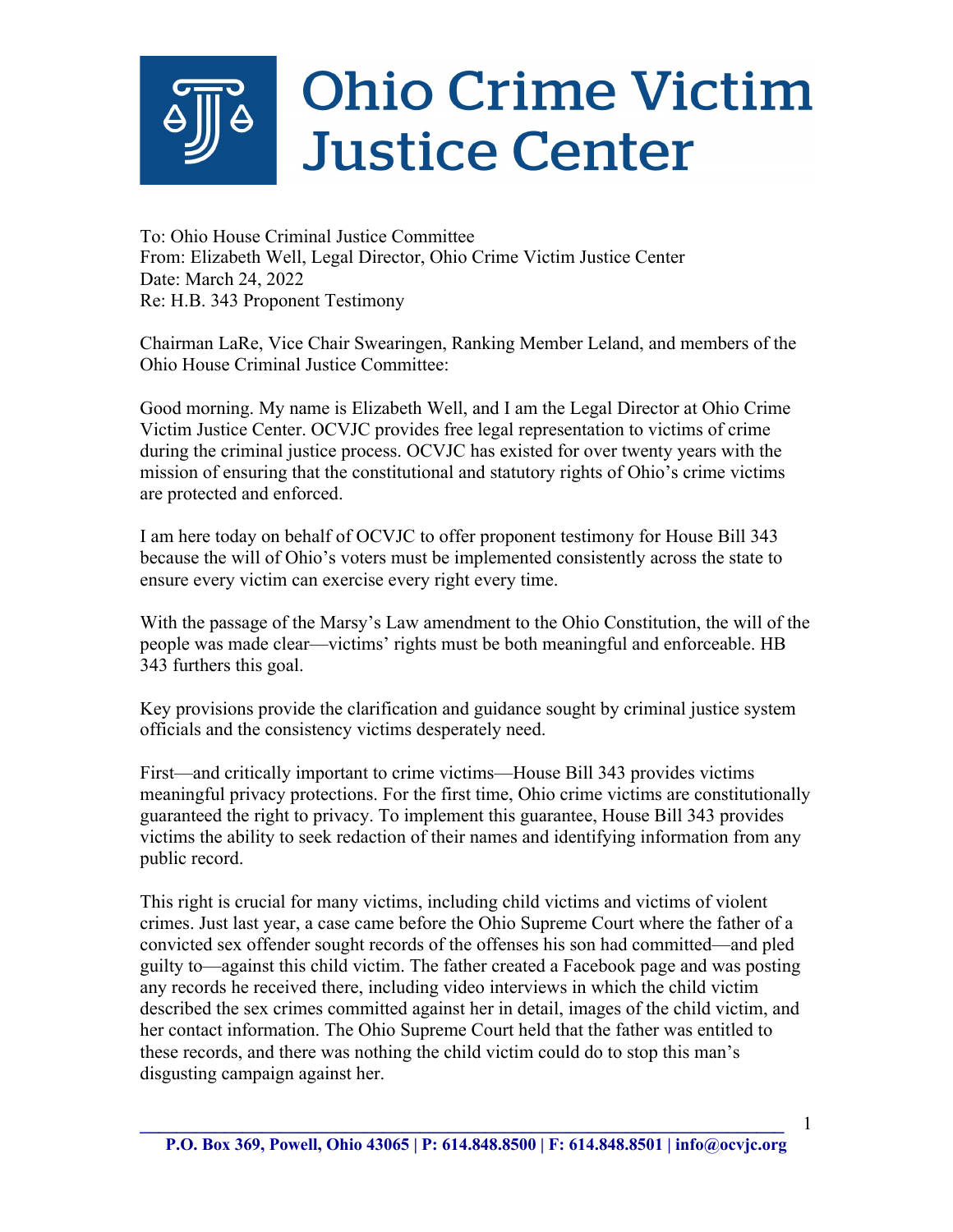## **Ohio Crime Victim Justice Center**

If she had the right to seek redaction from the beginning, she would have never been put into that position because none of her identifying information would be a part of public record.

House Bill 343 also guarantees that victims will have the meaningful opportunity to exercise their rights, by creating the victims' rights form. Since 1996, R.C 2930.04 has required law enforcement to inform crime victims of their rights in writing. However, many crime victims report they never received notification of their rights. Currently, there is no delineated process for a victim to follow to inform law enforcement and the prosecutor that they are asserting their rights. The form will ensure victims have been notified of their rights and provide victims a mechanism to request their rights in a uniform and written manner. The form will follow the case ensuring there is a record of the request or waiver as the case moves through the system.

In addition, law enforcement will be required to inform victims of arraignment procedures in each jurisdiction, giving victims the ability to attend arraignment and exercise their right to be heard concerning release terms for offenders. Without the form and this notification from law enforcement, victims are often left unaware of arraignment and are stripped of any opportunity to seek protection from courts and provide courts with information when courts decide whether to release offenders pretrial and under which terms to release them. Without the protection of the courts, our clients are often left in a dangerous situation when offenders are released. Use of the form and this notification will keep victims and communities safer.

House Bill 343 also provides direction on how to implement Ohio's constitutional guarantee that victims be treated with fairness and respect for their safety, dignity, and privacy. For Ohio's children, this includes special accommodations in our courtrooms. My office represented a child victim in a particularly heinous case, in which the child was abducted, brutally assaulted, and left in the woods to die by his offender. The victim was terrified that he would have to walk past his offender entering the courtroom, just inches from his reach, to take the stand and testify a few feet away. He wanted to testify to ensure that he did everything he could to hold the offender accountable and protect others from harm. My office was able to ensure this child could testify via closed circuit television. However, currently, not every child victim is afforded this option by law. HB 343 will change that for every child victim and every victim with developmental disabilities in Ohio.

House Bill 343 provides direction on how to implement the constitution's guarantee of full and timely restitution. Restitution is often critical to the victim's financial well-being in the aftermath of a crime. Unfortunately, even after restitution became constitutionally mandated, many Ohio courts ignored this right and refused to order offenders to compensate victims for their losses. My office recently represented a victim of grand

2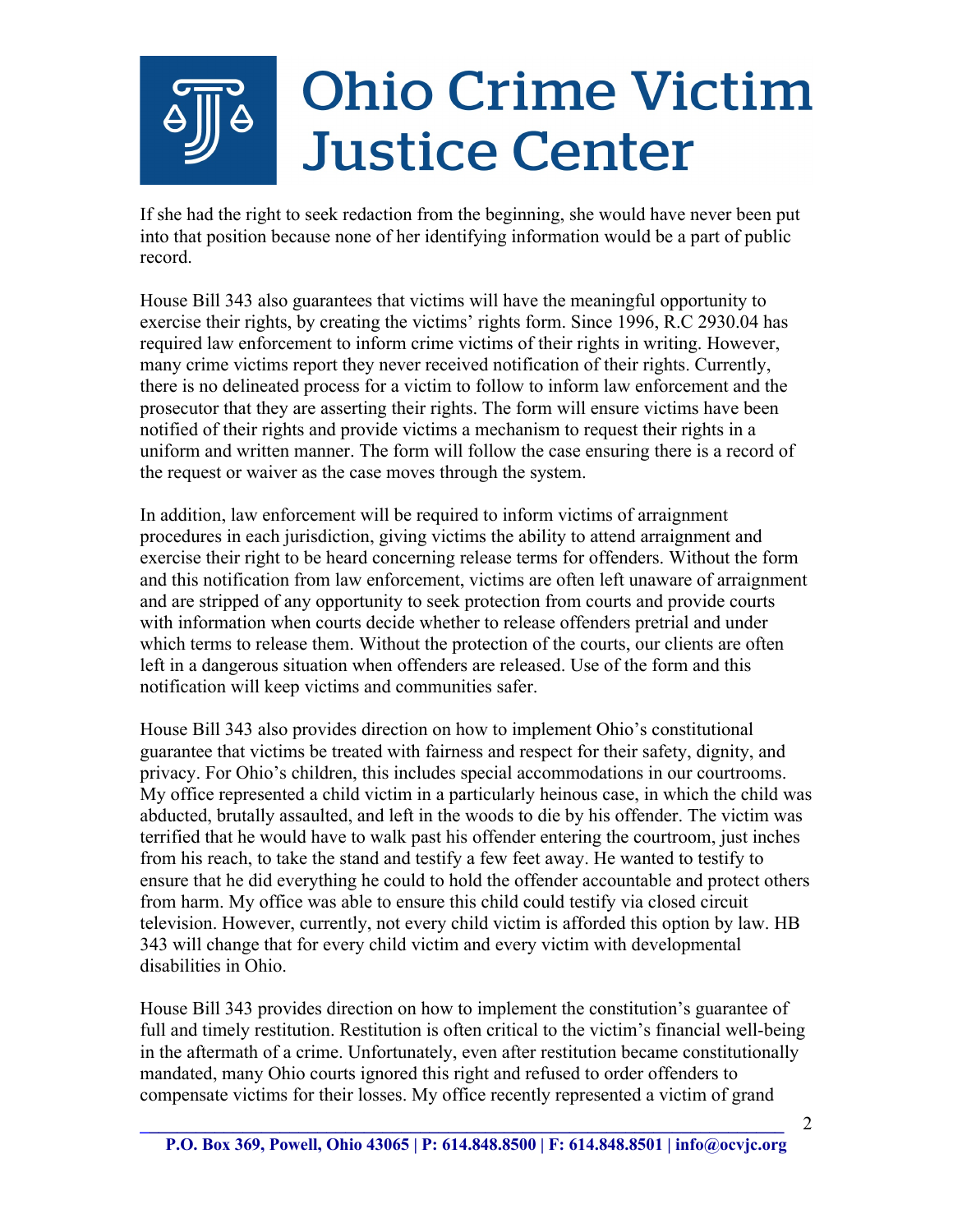## **Ohio Crime Victim Justice Center**

theft, where her vehicle was stolen and totaled by the offender. Even though the victim submitted a written victim impact statement, including receipts and estimates, requesting restitution for her economic loss, the court did not award any restitution. Through our representation, the victim was able to get an order that the trial court must re-open sentencing and hold a restitution hearing. The trial court ordered the defendant to pay the victim back for her stolen vehicle, but the defendant appealed and the appellate court overturned the restitution order in large part due to the confusion around proper appellate enforcement mechanisms for victims provided by the constitution. House Bill 343 is necessary to ensure that the guarantee of restitution becomes more than a mere paper promise to Ohio's victims.

Finally, House Bill 343 provides victims with the meaningful ability to enforce their rights. Without this key provision, the rights provided in Marsy's Law and the remainder of this bill could be rendered meaningless. House Bill 343 explicitly provides victims of crime with appellate options provided to any person in Ohio who has a constitutional or statutory right. Specifically, victims of crime can file an interlocutory appeal, a direct appeal after the conclusion of the case, or a complaint for an extraordinary writ. Each of these means to seek appellate review is different, and each may be applicable in different situations.

But all of them have one thing in common, HB 343 appellate actions will be resolved quickly, with the bill incorporating an aggressive appellate schedule to ensure the rights of everyone in the criminal case.

The ability to seek meaningful appellate review is so important, especially for Ohio's most vulnerable crime victims. For instance, my office often represents victims who are seeking to protect their privacy from offenders who are seeking private victim information and access to victim homes to humiliate, harass, and abuse victims. It is, shockingly, very common for a defendant in a sex crimes cases and even attempted murder cases to seek pretrial access to the victim's home, phone, computer, or counseling records. My office once helped a victim in a case where the defense issued 27 subpoenas for the victim's private records, including school records, housing records, employment records, medical and counseling provider records, and even the adult victim's mother's employment and cell phone records.

Interlocutory appeals, especially, are critical for these victims, in that they pause the trial court proceeding, thus stopping the trial court from enforcing an order against a victim while the appeals court is considering the case. While the 8th District Court of Appeals recently invited these victims to assert their Marsy's Law rights after being held in contempt, the Supreme Court rejected that harsh outcome—holding that a victim has the right to an interlocutory appeal any time a right will be denied in a way that constitutes a

3